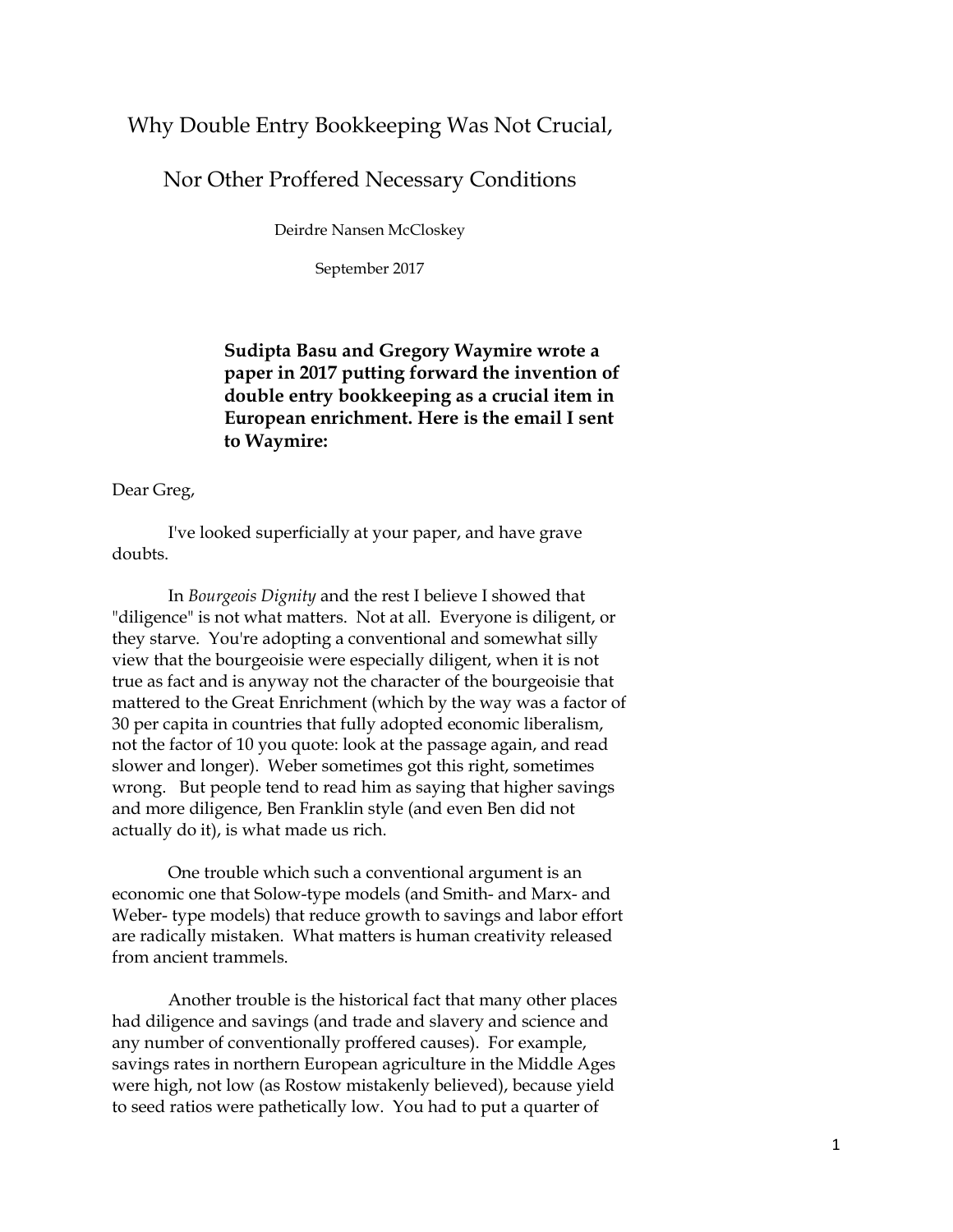your wheat or barley crop back into the ground and let it sit there for the growing season, or you starved the next year. Literally starved, as people regularly did. Check out other places: China was diligent and saving and advanced technologically by the pathetic standard of Europe at the time.

What made us rich, I argue at no doubt tedious and unreadable length in the Bourgeois Era trilogy, is imagination, ingenuity, radical ideas released. They were released in turn by liberalism, Smith's "liberal plan of [social] equality, [economic] liberty, and legal [justice]."

I sympathize with your problem here. I myself had to give up over the past couple of decades---gradually, not without a struggle against my training and teaching--the idea what this or that marginal change in procedure made the modern world. The Bourgeois Era trilogy makes the point again and again. And, I flatter myself, it proves it---against diligence, saving rates, transportation improvements, empire, science, slavery, or DEB [by the way, never, ever introduce novel acronyms that the reader has to memorize; you would do well to study *Economical Writing* on this and some other points].

I realize you think that it suffices to establish the mere existence of an innovation that seems necessary, looked at from present routines. But the method is mistaken. For one thing, as a matter of logic a necessary *X* does not imply a sufficient *X*. For another thing, you have not shown that your favored *X* is quantitatively important. And for still another thing, the economic history does not support any of the usual *X's* as necessary. As Alexander Gerschenkron long ago reminded us, economics, and therefore economic history, is about substitutes, not necessities, flexibilities, not fixed coefficients. Joint sufficiency is what we seek.

And the latest *X* to be proposed might possibly have prevailed outside Europe. Are we quite sure, for example, that China or South Asia or whatever did not in effect have double entry? How do you know? If double entry is claimed to be a crux, you need to show it was unique to Europe. And if you do so, you have then to explain why its heartland, Northern Italy and Barcelona, did not become the heartland of the Great Enrichment.

We can't rely on Eurocentric and elderly research by, say, Sombart, intelligent though he was, It would be not the first time that a condition claimed to be unique to Europe was shown by later research, as historical writing became more professional in, for example, Chinese studies, to be widespread, I give many such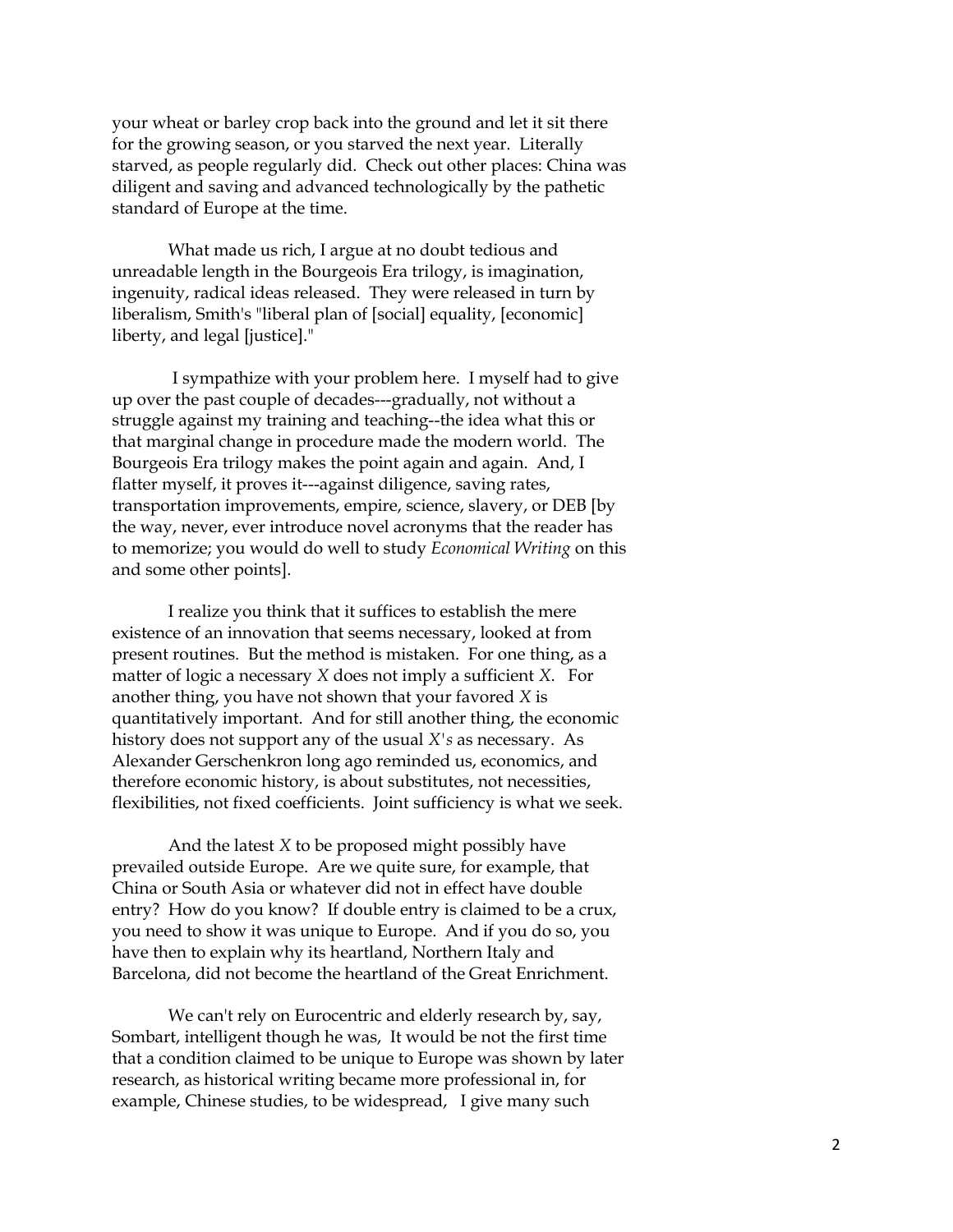examples in detail in *Bourgeois Dignity* (which I believe you have not read with attention) and in the final volume, *Bourgeois Equality*  (which I take it you have not seen).

And there is another problem with resting on accounting. I yield to no one in my admiration for accounting research. See for example my paper long ago with Arjo Klamer, "Accounting as the Master Metaphor of Economics," *European Accounting Review* 1 (1, May, 1992): 145-160. But accounting, whatever its form, is an account of the past. In the passage where you quote me you quarrel with the point, but you are mistaken. Accounting does *not* reveal future opportunities. The opportunities come from human imagination. You need to read in Austrian economics, especially Israel Kirzner, to get the point perfectly clear. But it is not a difficult one. As both Nils Bohr and Yogi Berra put it, "It's difficult to predict. Especially about the future."

An historian can hardly disagree that a sound accounting of the past is valuable for getting into the future without disaster. One wishes that Trump and his friends appreciated such an ancient truth. But creativity remains the substance of the Great Enrichment, and neither accounting nor conventional models of economics have anything much to say about its radical release, 1800 to the present.

Sincerely,

Deirdre

## **Greg Waymore replied a few days later. Here is my further reply:**

Dear Greg,

You write:

Since we are trying to tell a story that relies on effects that complement those you identify in your *Bourgeois* trilogy, until we get the writing correct.. . . . The basic story we are telling concerns how accounting systems accurately classify market outcomes in the process of determining what you term "tradetested betterments."

One cannot "determine" trade-tested betterments *ex ante*, which was my point about accounting in general.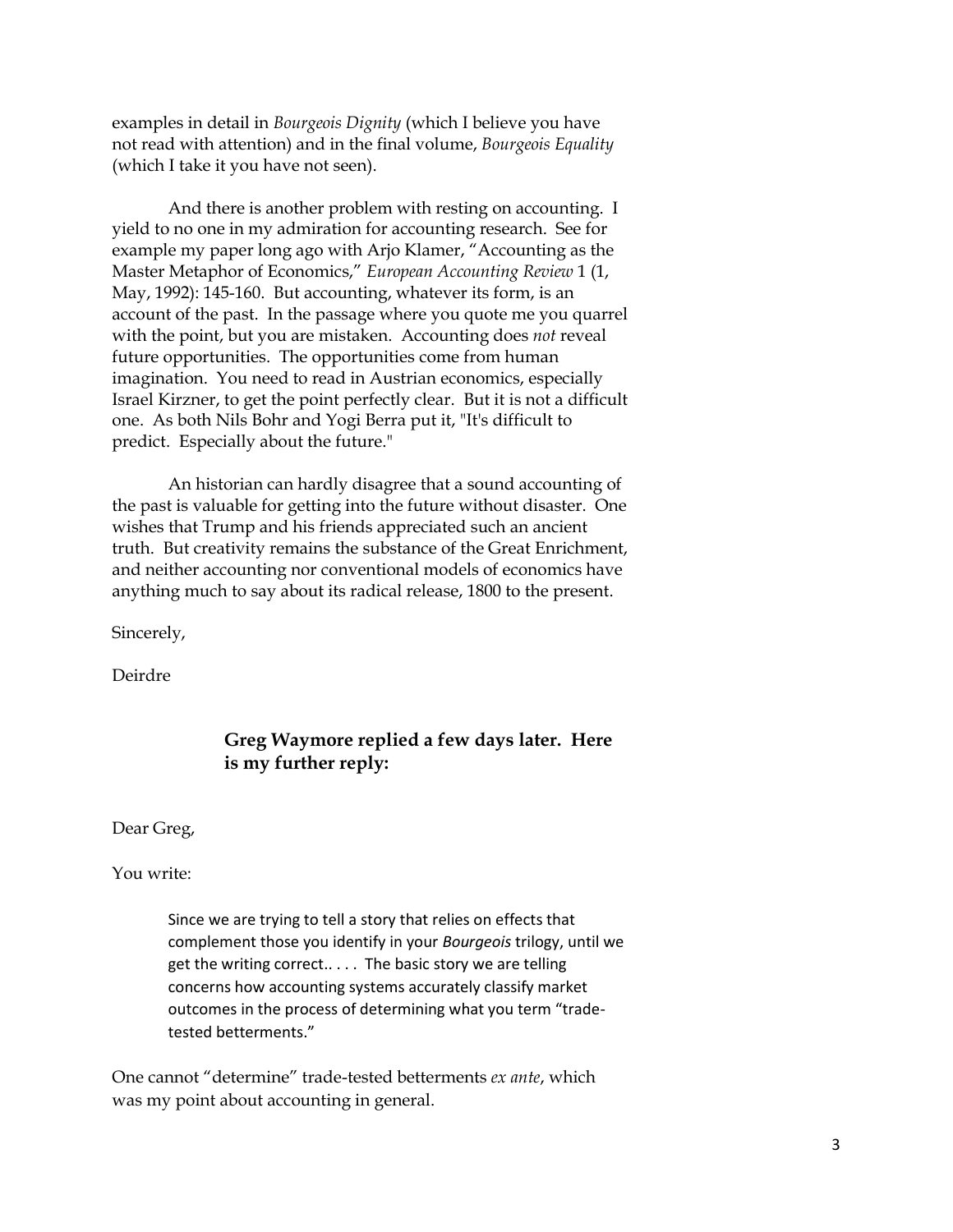Our story is that a double-entry bookkeeping system identifies trade-tested betterments more accurately and in a timelier fashion than would be the case for a single-entry bookkeeping system.

## Not *ex ante.*

In common sense terms, accounting influences how effective people are in accomplishing some goal but does not directly change that goal.

Yes, I understand. But it's largely mistaken.

What this means is that a system with cross-referenced transactions . . . makes an "alert" entrepreneur more nimble because the data can more easily preserve a feedback loop running from market changes to changes in entrepreneurs' decisions.

You do not prove this, and anyway it is not relevant to the *future*. One cannot account the future.

> 2) *DEBITS=CREDITS & Transaction Analysis*. Prior to the entry of a new transaction

Yes. I (half) understand double entry in all its glory. It is an elderly point to claim that it was a crucial development. But that's not the point. The point is that any account is necessarily about what happened in the *past*. Of course. It has *something* to do with the future, but precision in accounting about the past is liable merely to give people false certitude about the unknown and largely unknowable future. General Motors accounts were splendid in 1970. In ten years it was being strongly challenged by Toyota. Amazon's accounts for a long time told merely of a bookstore on steroids. Facebook's *accounts* undoubtedly looked lousy in the few years after its founding. Now . . . .

> 3) *Consistent Application*. Successful implementation of a doubleentry system requires that it be consistently applied through time and across transactions. . . . That is, the double-entry system, despite its promise, will be worthless (in accurately communicating feedback) if not implemented in a manner that